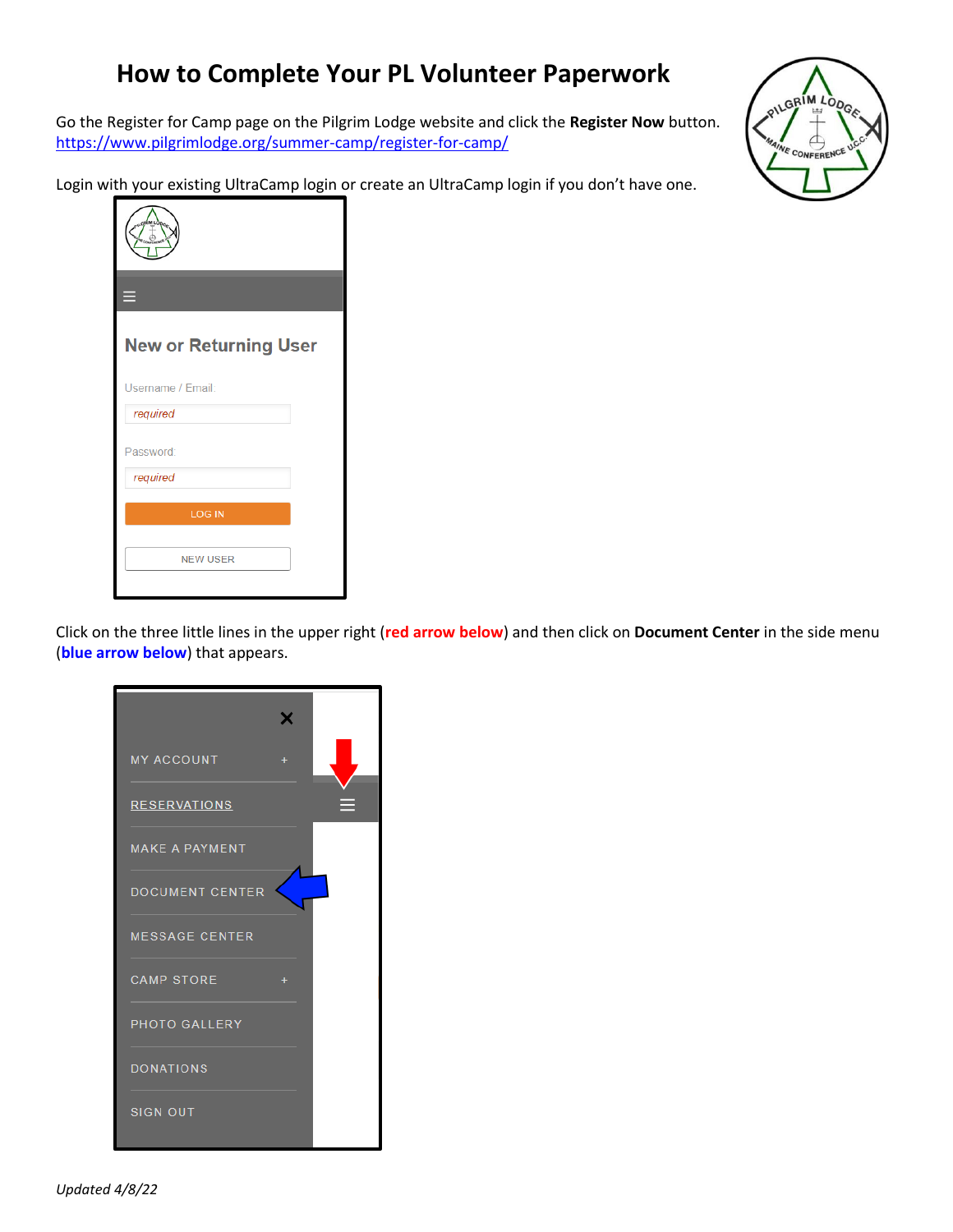Scroll down to **Volunteer Forms**. Here are the forms you will need to complete:

## New Volunteers

- Step 1 (new only): PL New Volunteer Application
- Step 2: ACA Voluntary Disclosure Statement
- Step 3: Health History for Adults
- Step 4: PL Volunteer Background Check Form
- Step 5 (new only): PL Volunteer Online Training Step 6: Upload COVID-19 Vaccination Record
- Step 7: Complete and upload Mandated Reporter Training Certificate (must be completed every 4 years) <https://mainemandatedreporter.org/>

## Returning Volunteers

- Step 1 (returning only): PL Returning Volunteer Application
- Step 2: ACA Voluntary Disclosure Statement
- Step 3: Health History for Adults
- Step 4: PL Volunteer Background Check Form
- Step 6: Upload COVID-19 Vaccination Record
- Step 7: Complete and upload Mandated Reporter Training Certificate (must be completed every 4 years) <https://mainemandatedreporter.org/>

**Instructions for Mandated Reporting Training:** You can use any browser to access this training. When you begin, read all the directions first. When you begin the training, do not close your web browser until the training, quiz, and certificate are complete. If you close your browser part of the way through, you will need to begin again. The training takes 1-2 hours to complete.)

Click on the appropriate Step 1 – new or returning. You will then see a screen asking you to select the person you want to complete the form for. If you just created an account, your name will probably be the only one there. If you already have an account to register kids and partners for camp, you may see several names. Select your name.  $\circledcirc$ 



After you fill out the form, it will ask you to create an electronic signature to complete the form. (It gives you lots of options that look like handwriting to choose from.) Once you've signed, click SAVE (**red arrow below**).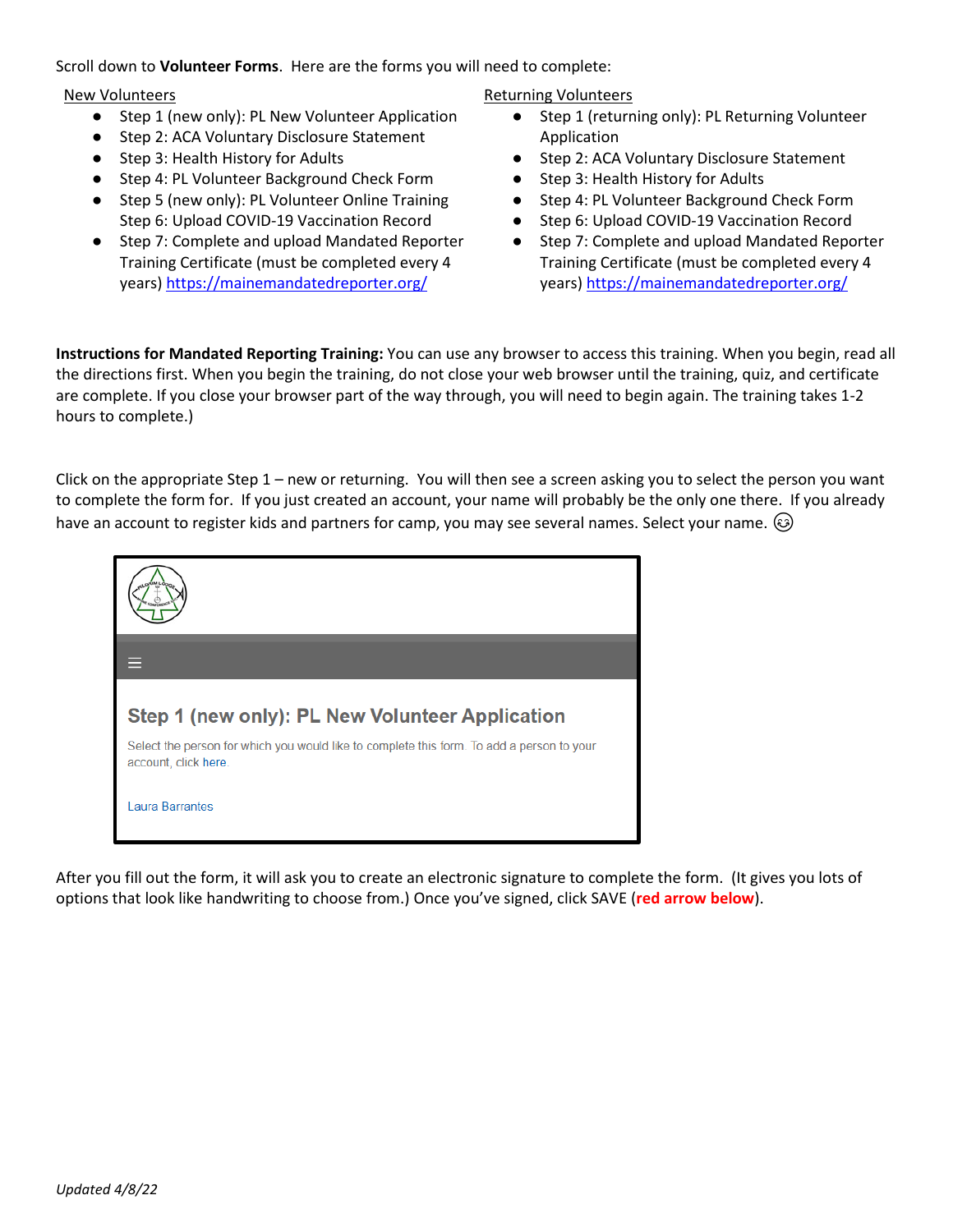| <b>Completion Acknowledgement</b>                            |  |  |
|--------------------------------------------------------------|--|--|
| $\bullet$<br>Yes, this information is complete and accurate. |  |  |
| <b>Signature Required</b>                                    |  |  |
| Sign Lawa Barrantes                                          |  |  |
| <b>Edit Signature</b>                                        |  |  |
|                                                              |  |  |
| <b>SAVE</b>                                                  |  |  |

After you've completed the form, you'll see a summary screen like the one below. To see your completed forms, click on the plus sign (+) for the **My Forms** section (**red arrow below**).

| Ξ                       |                | ஃ                       | 吕 | $\overline{\smile}$ 2 |
|-------------------------|----------------|-------------------------|---|-----------------------|
| <b>Laura Barrantes</b>  |                | Welcome, Laura Sign Out |   |                       |
| <b>Primary Phone</b>    | Gender         |                         |   |                       |
| <b>Birthdate</b>        | E-mail Address |                         |   |                       |
| EDIT MY BIO INFORMATION | 읍              |                         |   |                       |
| <b>Reservations</b>     |                |                         |   | $\overline{+}$        |
| My Forms                |                |                         |   | $\overline{+}$        |
| Medications             |                |                         |   | $\overline{+}$        |
|                         |                |                         |   |                       |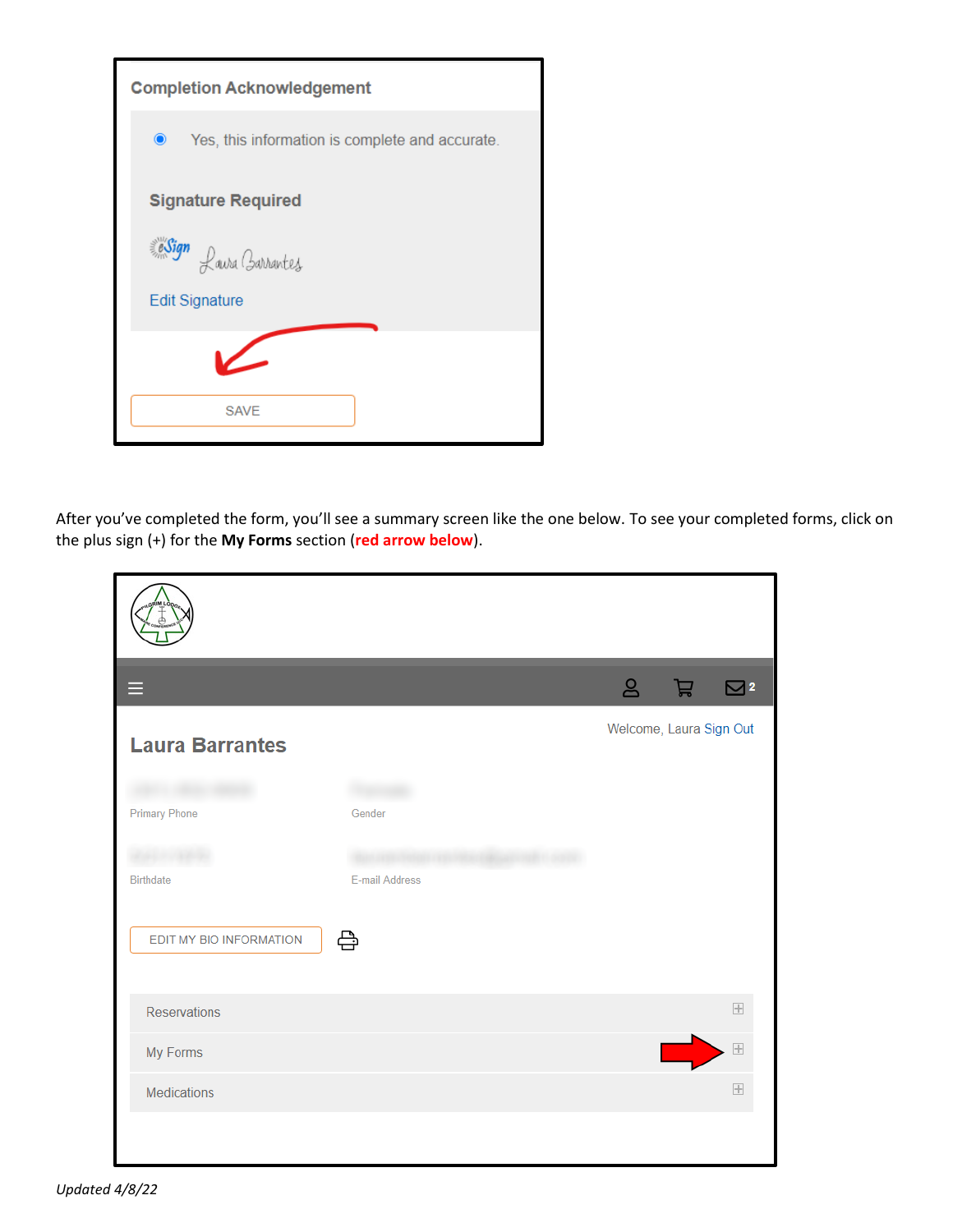To complete the next form, click on **Complete a New Form** in the **My Forms** section (**red arrow below**) OR go back to the **Document Center.** 

| My Forms                                                                                                       |  |
|----------------------------------------------------------------------------------------------------------------|--|
| <b>Step 2: ACA Voluntary Disclosure Statement</b><br>Complete<br>Updated 3/31/2022                             |  |
| Step 1 (new only): PL New Volunteer Application<br>Complete<br>Updated 3/31/2022<br><b>COMPLETE A NEW FORM</b> |  |
|                                                                                                                |  |

Select **Step 2: ACA Voluntary Disclosure Statemen**t and follow the same process for this form and for the remaining required forms.

New Volunteers

- Step 1 (new only): PL New Volunteer Application
- Step 2: ACA Voluntary Disclosure Statement
- Step 3: Health History for Adults
- Step 4: PL Volunteer Background Check Form
- Step 5 (new only): PL Volunteer Online Training
- Step 6: Upload COVID-19 Vaccination Record
- Step 7: Complete and upload Mandated Reporter Training Certificate (must be completed every 4 years) <https://mainemandatedreporter.org/>

Returning Volunteers

- Step 1 (returning only): PL Returning Volunteer Application
- Step 2: ACA Voluntary Disclosure Statement
- Step 3: Health History for Adults
- Step 4: PL Volunteer Background Check Form
- Step 5: Upload COVID-19 Vaccination Record
- Step 6: Complete and upload Mandated Reporter Training Certificate (must be completed every 4 years) <https://mainemandatedreporter.org/>

**Instructions for Mandated Reporting Training:** You can use any browser to access this training. When you begin, read all the directions first. When you begin the training, do not close your web browser until the training, quiz, and certificate are complete. If you close your browser part of the way through, you will need to begin again. The training takes 1-2 hours to complete.)

As you complete each form, you will get an email confirmation.

In addition to completing the online forms, you will need to upload 3 documents to the Document Center:

- The Training Certificate that you receive from Armatus for the online training (new only)
- Upload your COVID-19 Vaccination Record
- Complete and upload Mandated Reporter Training Certificate (must be completed every 4 years) <https://mainemandatedreporter.org/>